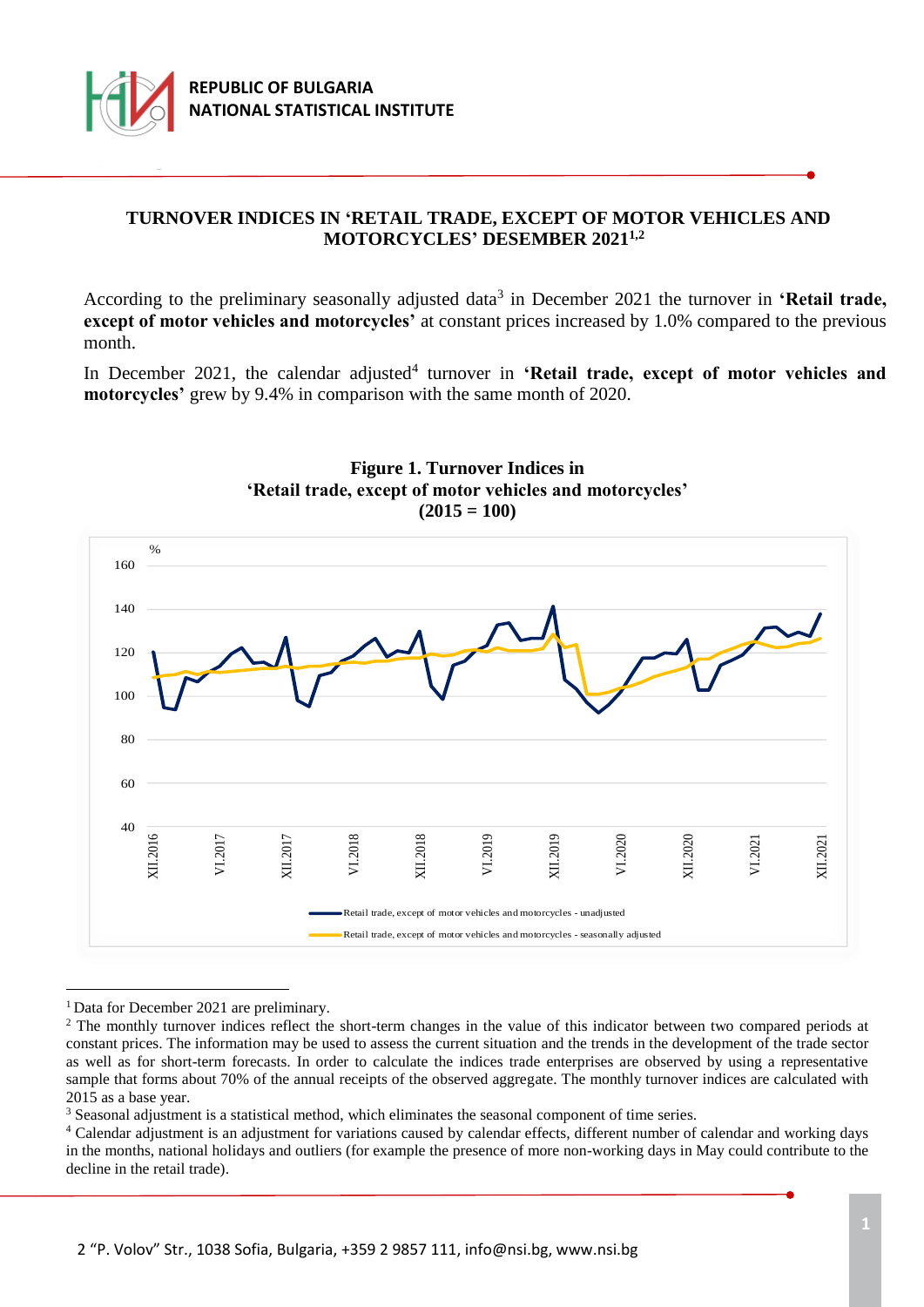

#### **Monthly changes**

In December 2021 the turnover in 'Retail sale of automotive fuel in specialised stores' kept the level of the previous month. А decrease was observed in 'Retail sale of food, beverages and tobacco' - by 1.4% and 'Retail sale of non-food products (except fuel)' - by 0.1%.

In 'Retail sale of non-food products (except fuel)' a drop was noted in 'Retail sale via mail order houses or via Internet' - by 19.5%. Аn increase was seen in 'Retail sale of textiles, clothing, footwear and leather goods' - by 3.4%, in 'Retail sale of computers, peripheral units and software; telecommunications equipment' - by 2.6% and in 'Other retail sale in non-specialised stores' - by 1.1%.



### **Figure 2. Change of turnover in 'Retail trade, except of motor vehicles and motorcycles' compared to the previous month (Seasonally adjusted)**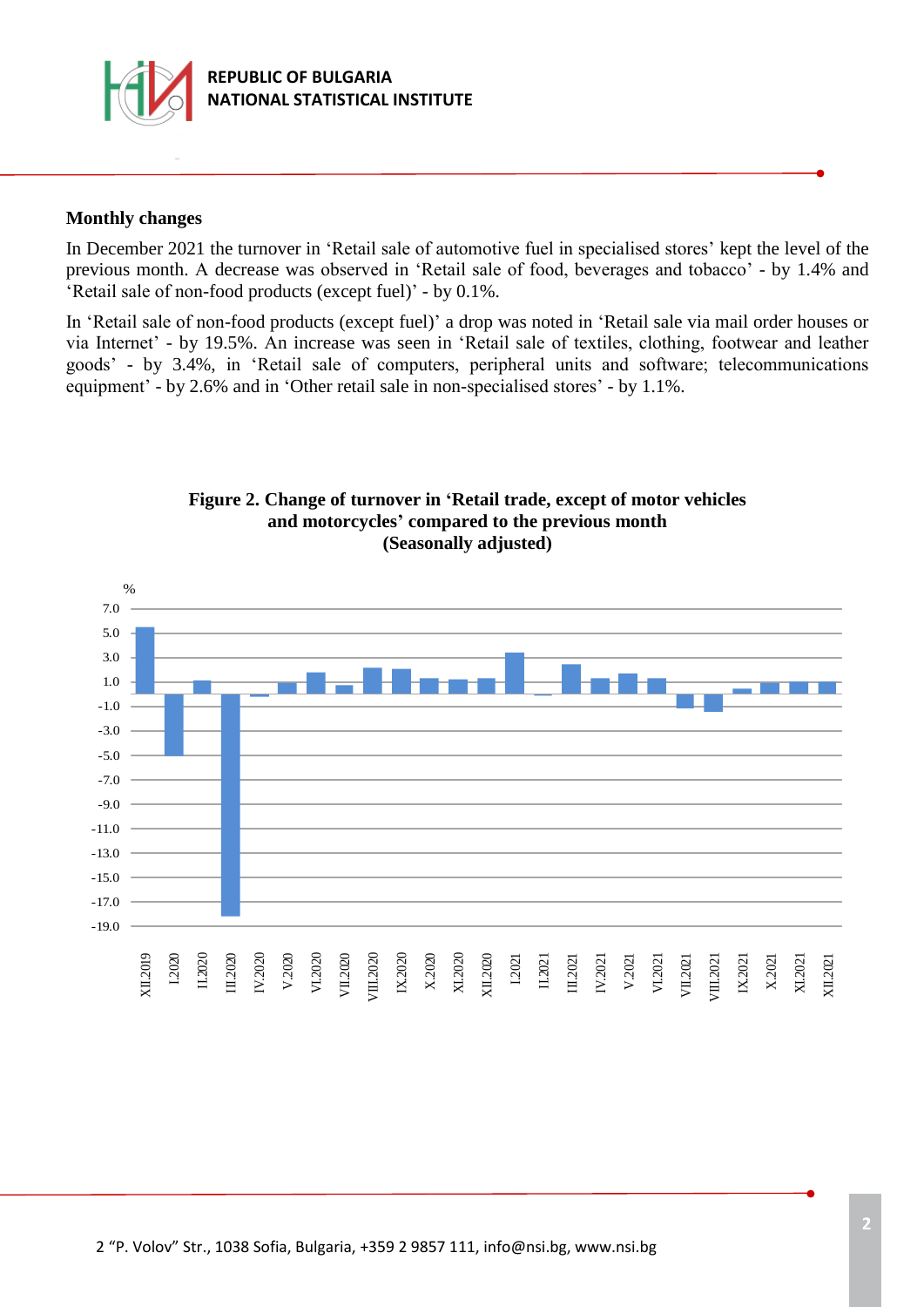

### **Annual changes**

In December 2021, compared to the same month of 2020, a rise of turnover was reported in: 'Retail sale of automotive fuel in specialised stores' (13.5%), 'Retail sale of non-food products (except fuel)' (13.0%) and 'Retail sale of food, beverages and tobacco' (2.9%).

More considerable growth of turnover in 'Retail sale of non-food products (except fuel)' was registered in 'Retail sale of textiles, clothing, footwear and leather goods' - by 40.4% and 'Dispensing chemist; retail sale of medical and orthopaedic goods, cosmetic and toilet articles in specialised stores' - by 39.0%. A major decrease was observed in 'Retail sale of audio and video equipment; hardware, paints and glass; electrical household appliances' - by 2.1%.



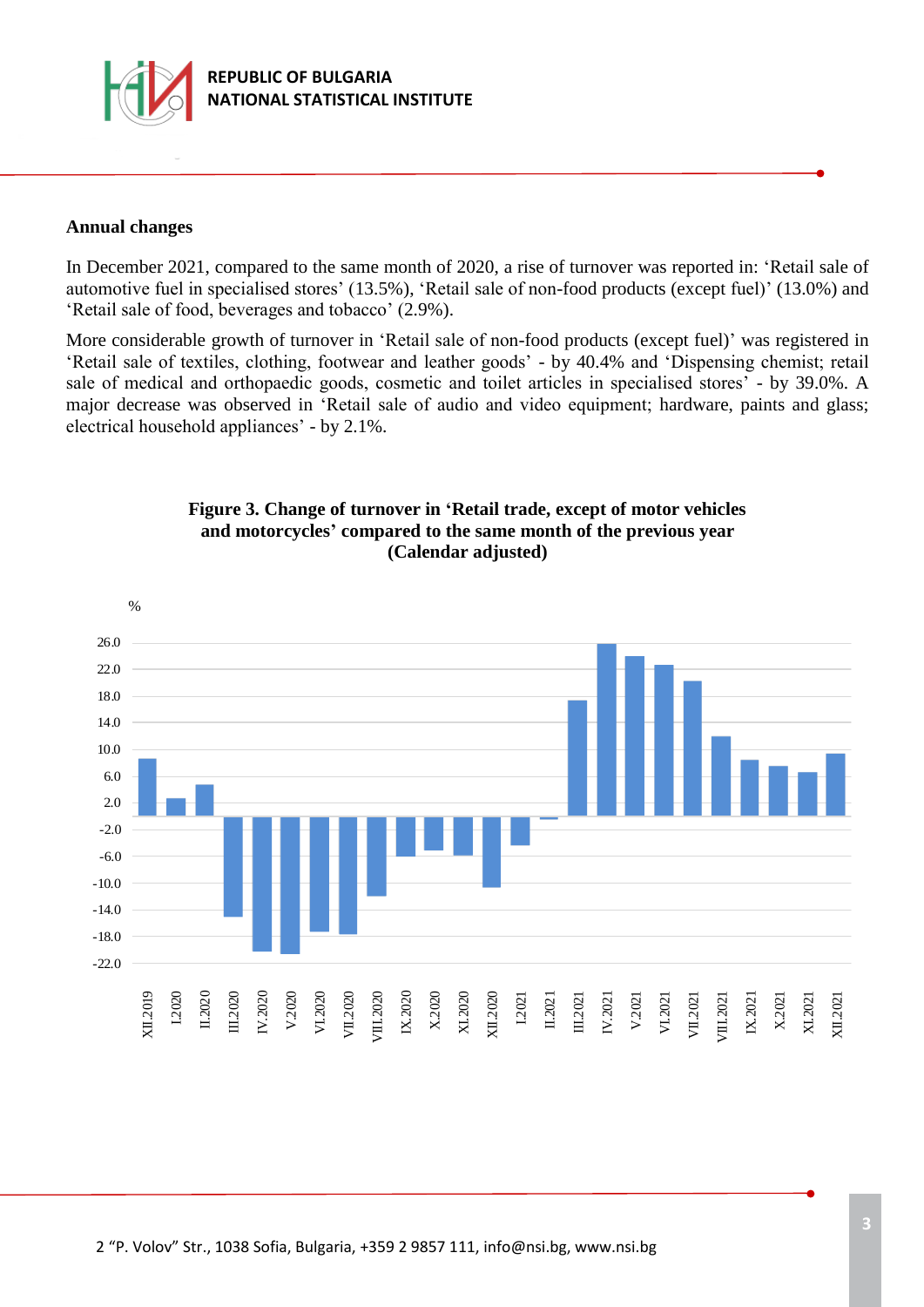

### **Annex**

#### **Table 1**

## **Change of turnover in 'Retail trade, except of motor vehicles and motorcycles' at constant prices compared to the previous month<sup>1</sup>**

|                                                                                                                                         |        |        |                         |        |        | (Per cent) |  |  |  |  |
|-----------------------------------------------------------------------------------------------------------------------------------------|--------|--------|-------------------------|--------|--------|------------|--|--|--|--|
| <b>Economic activities</b>                                                                                                              | 2021   |        |                         |        |        |            |  |  |  |  |
|                                                                                                                                         | VП     | VIII   | $\mathbf{I} \mathbf{X}$ | X      | XI     | XII        |  |  |  |  |
| Retail trade, except of motor vehicles and<br>motorcycles                                                                               | $-1.2$ | $-1.4$ | 0.5                     | 1.0    | 1.0    | 1.0        |  |  |  |  |
| Retail sale of food, beverages and tobacco                                                                                              | 0.5    | $-0.4$ | 0.4                     | 1.1    | 0.1    | $-1.4$     |  |  |  |  |
| Retail sale in non-specialised stores with food,<br>beverages or tobacco predominating                                                  | $-0.1$ | $-0.3$ | 0.1                     | 1.8    | 0.1    | $-1.7$     |  |  |  |  |
| Retail sale of food, beverages and tobacco in<br>specialised stores                                                                     | $-0.4$ | $-0.9$ | 2.5                     | $-3.6$ | $-0.1$ | 0.2        |  |  |  |  |
| Retail sale of non-food products (except fuel)<br>of which:                                                                             | $-1.4$ | $-2.4$ | 0.7                     | 2.2    | $-0.5$ | $-0.1$     |  |  |  |  |
| Other retail sale in non-specialised stores                                                                                             | 0.2    | 0.3    | $-1.4$                  | $-0.8$ | 2.4    | 1.1        |  |  |  |  |
| Retail sale of textiles, clothing, footwear and<br>leather goods in specialised stores                                                  | $-2.9$ | 0.7    | 0.9                     | $-8.0$ | $-0.3$ | 3.4        |  |  |  |  |
| Retail sale of audio and video equipment;<br>hardware, paints and glass; electrical household<br>appliances, etc. in specialised stores | 0.1    | $-0.1$ | 0.5                     | $-2.2$ | $-2.9$ | $-0.1$     |  |  |  |  |
| Retail sale of computers, peripheral units and<br>software; telecommunications equipment, etc.<br>in specialised stores                 | $-4.1$ | $-2.3$ | 3.5                     | $-2.8$ | 1.4    | 2.6        |  |  |  |  |
| Dispensing chemist; retail sale of medical and<br>orthopaedic goods, cosmetic and toilet articles<br>in specialised stores              | 0.8    | 2.2    | 3.3                     | 1.6    | $-1.4$ | $-2.9$     |  |  |  |  |
| Retail sale via mail order houses or via Internet                                                                                       | $-0.7$ | 3.7    | $-2.5$                  | $-1.3$ | 34.5   | $-19.5$    |  |  |  |  |
| Retail sale of automotive fuel in specialised stores                                                                                    | 1.4    | $-1.8$ | $-0.4$                  | 2.2    | 1.6    | 0.0        |  |  |  |  |

 $^{\rm 1}$  Seasonally adjusted.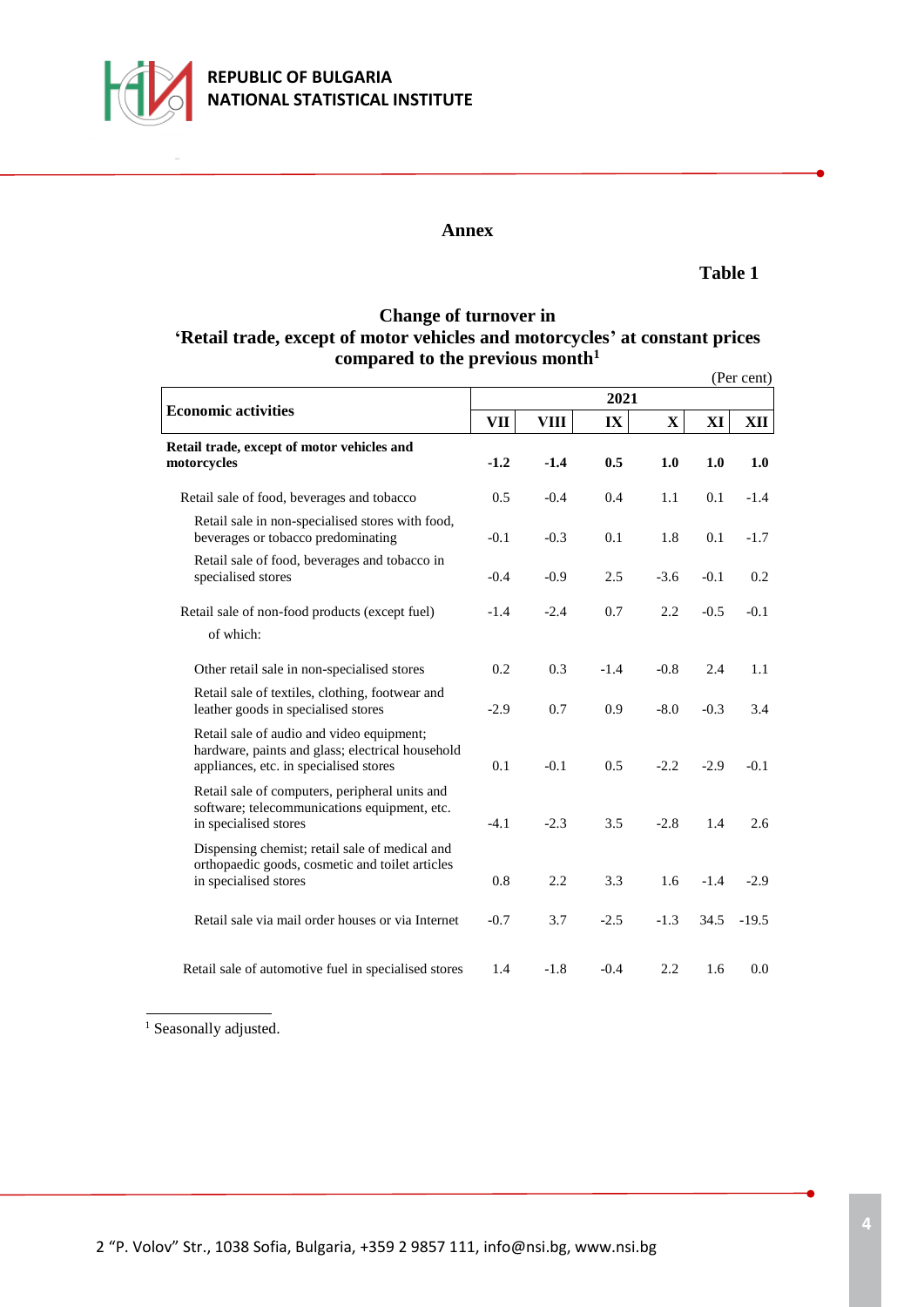

## **Table 2**

## **Change of turnover in 'Retail trade, except of motor vehicles and motorcycles' at constant prices compared to the same month of the previous year<sup>1</sup>**

|                                                                                                                                         |        |             |        |        |         | (Per cent) |  |  |  |  |  |
|-----------------------------------------------------------------------------------------------------------------------------------------|--------|-------------|--------|--------|---------|------------|--|--|--|--|--|
|                                                                                                                                         | 2021   |             |        |        |         |            |  |  |  |  |  |
| <b>Economic activities</b>                                                                                                              | VП     | <b>VIII</b> | IX     | X      | XI      | XII        |  |  |  |  |  |
| Retail trade, except of motor vehicles and<br>motorcycles                                                                               | 20.2   | 12.0        | 8.4    | 7.6    | 6.7     | 9.4        |  |  |  |  |  |
| Retail sale of food, beverages and tobacco                                                                                              | 21.0   | 10.5        | 5.9    | 7.6    | 9.6     | 2.9        |  |  |  |  |  |
| Retail sale in non-specialised stores with food,<br>beverages or tobacco predominating                                                  | 22.8   | 11.5        | 7.1    | 9.8    | 11.6    | 4.0        |  |  |  |  |  |
| Retail sale of food, beverages and tobacco in<br>specialised stores                                                                     | 10.8   | 4.1         | $-1.6$ | $-5.2$ | $-3.1$  | $-3.1$     |  |  |  |  |  |
| Retail sale of non-food products (except fuel)                                                                                          | 21.8   | 14.2        | 11.8   | 7.6    | 4.1     | 13.0       |  |  |  |  |  |
| of which:                                                                                                                               |        |             |        |        |         |            |  |  |  |  |  |
| Other retail sale in non-specialised stores                                                                                             | 33.4   | 14.5        | 3.6    | 0.6    | 3.8     | 12.7       |  |  |  |  |  |
| Retail sale of textiles, clothing, footwear and<br>leather goods in specialised stores                                                  | $-2.7$ | $-6.2$      | $-7.6$ | $-8.2$ | $-14.3$ | 40.4       |  |  |  |  |  |
| Retail sale of audio and video equipment;<br>hardware, paints and glass; electrical household<br>appliances, etc. in specialised stores | 15.4   | 10.9        | 10.3   | 7.2    | $-4.5$  | $-2.1$     |  |  |  |  |  |
| Retail sale of computers, peripheral units and<br>software; telecommunications equipment, etc. in<br>specialised stores                 | 24.3   | 9.0         | 13.0   | 3.3    | 3.4     | 8.3        |  |  |  |  |  |
| Dispensing chemist; retail sale of medical and<br>orthopaedic goods, cosmetic and toilet articles in<br>specialised stores              | 42.0   | 37.7        | 35.1   | 31.3   | 21.9    | 39.0       |  |  |  |  |  |
| Retail sale via mail order houses or via Internet                                                                                       | 15.9   | 8.0         | $-2.8$ | $-9.1$ | 10.4    | $-0.2$     |  |  |  |  |  |
| Retail sale of automotive fuel in specialised stores                                                                                    | 14.5   | 8.5         | 3.5    | 7.0    | 9.9     | 13.5       |  |  |  |  |  |

<sup>1</sup> Calendar adjusted.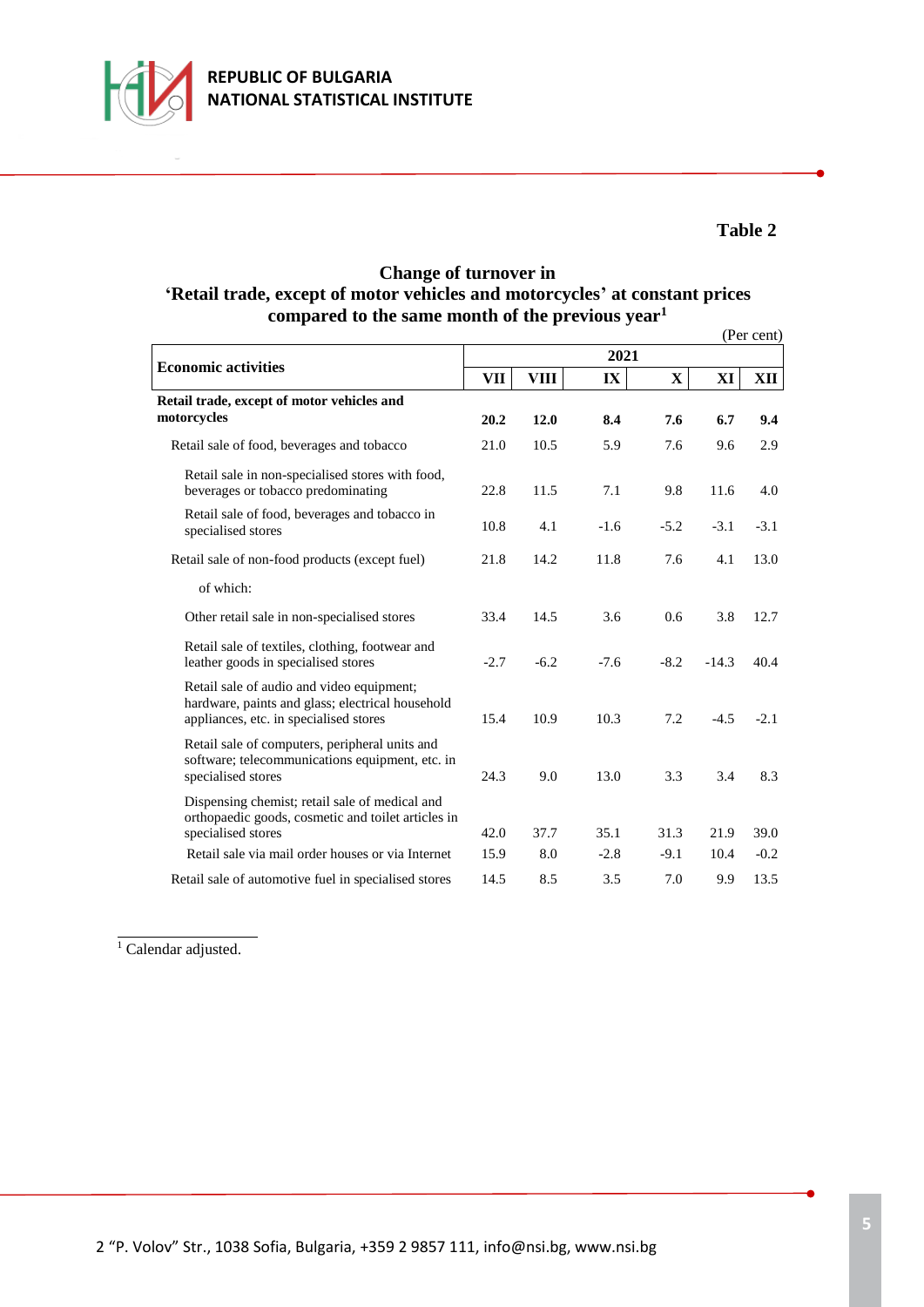

**Table 3**

# **Turnover Indices in 'Retail trade, except of motor vehicles and motorcycles' at constant prices (Seasonally adjusted, 2015 = 100)**

| <b>Economic activities</b>                                                                                                                        | 2020  |             |              |       |       |                         | 2021  |            |             |       |             |       |       |
|---------------------------------------------------------------------------------------------------------------------------------------------------|-------|-------------|--------------|-------|-------|-------------------------|-------|------------|-------------|-------|-------------|-------|-------|
|                                                                                                                                                   | XII   | $\mathbf I$ | $\mathbf{I}$ | Ш     | IV    | $\overline{\mathbf{V}}$ | VI    | <b>VII</b> | <b>VIII</b> | IX    | $\mathbf X$ | XI    | XII   |
| Retail trade, except of motor<br>vehicles and motorcycles                                                                                         | 113.5 | 117.4       | 117.3        | 120.1 | 121.8 | 123.8                   | 125.5 | 124.0      | 122.3       | 122.9 | 124.1       | 125.3 | 126.6 |
| Retail sale of food,<br>beverages and tobacco                                                                                                     | 111.2 | 112.1       | 111.6        | 112.8 | 115.3 | 113.9                   | 116.6 | 117.2      | 115.9       | 116.4 | 117.7       | 117.8 | 116.1 |
| Retail sale in non-<br>specialised stores with<br>food, beverages or<br>tobacco predominating<br>Retail sale of food,<br>beverages and tobacco in | 108.9 | 110.1       | 110.0        | 111.2 | 114.2 | 112.5                   | 115.0 | 114.9      | 114.5       | 114.6 | 116.7       | 116.8 | 114.8 |
| specialised stores                                                                                                                                | 128.0 | 126.8       | 124.0        | 124.4 | 124.0 | 124.4                   | 128.2 | 127.7      | 126.5       | 129.6 | 124.9       | 124.8 | 125.1 |
| Retail sale of non-food<br>products (except fuel)                                                                                                 | 121.1 | 131.3       | 138.1        | 140.5 | 145.0 | 145.9                   | 146.4 | 144.3      | 140.9       | 141.9 | 145.0       | 144.3 | 144.1 |
| of which:<br>Other retail sale in non-<br>specialised stores                                                                                      | 143.6 | 138.8       | 139.6        | 146.2 | 159.8 | 162.3                   | 152.1 | 152.4      | 152.8       | 150.7 | 149.5       | 153.1 | 154.8 |
| Retail sale of textiles,<br>clothing, footwear and<br>leather goods in<br>specialised stores                                                      | 76.4  | 97.1        | 145.0        | 127.0 | 119.8 | 132.6                   | 108.1 | 105.0      | 105.7       | 106.7 | 98.2        | 97.9  | 101.2 |
| Retail sale of audio and<br>video equipment;<br>hardware, paints and<br>glass; electrical<br>household appliances,<br>etc. in specialised stores  | 143.4 | 148.4       | 143.1        | 143.2 | 141.8 | 144.2                   | 149.8 | 149.9      | 149.8       | 150.5 | 147.2       | 143.0 | 142.9 |
| Retail sale of computers,<br>peripheral units and<br>software;<br>telecommunications<br>equipment, etc. in<br>specialised stores                  | 118.1 | 120.5       | 131.1        | 125.2 | 126.5 | 122.8                   | 130.8 | 125.5      | 122.6       | 126.9 | 123.3       | 125.0 | 128.3 |
| Dispensing chemist;<br>retail sale of medical and<br>orthopaedic goods,<br>cosmetic and toilet<br>articles in specialised<br>stores               | 96.9  | 102.8       | 112.2        | 120.4 | 123.0 | 127.0                   | 134.7 | 135.8      | 138.8       | 143.4 | 145.7       | 143.7 | 139.6 |
| Retail sale via mail order<br>houses or via Internet                                                                                              |       |             |              |       |       |                         |       |            |             |       |             |       |       |
|                                                                                                                                                   | 431.9 | 363.7       | 362.7        | 395.9 | 410.1 | 389.3                   | 405.6 | 402.7      | 417.6       | 407.3 | 402.1       | 541.0 | 435.3 |
| Retail sale of automotive<br>fuel in specialised stores                                                                                           | 83.7  | 87.9        | 90.8         | 90.8  | 95.5  | 93.9                    | 93.6  | 94.9       | 93.2        | 92.8  | 94.8        | 96.3  | 96.3  |